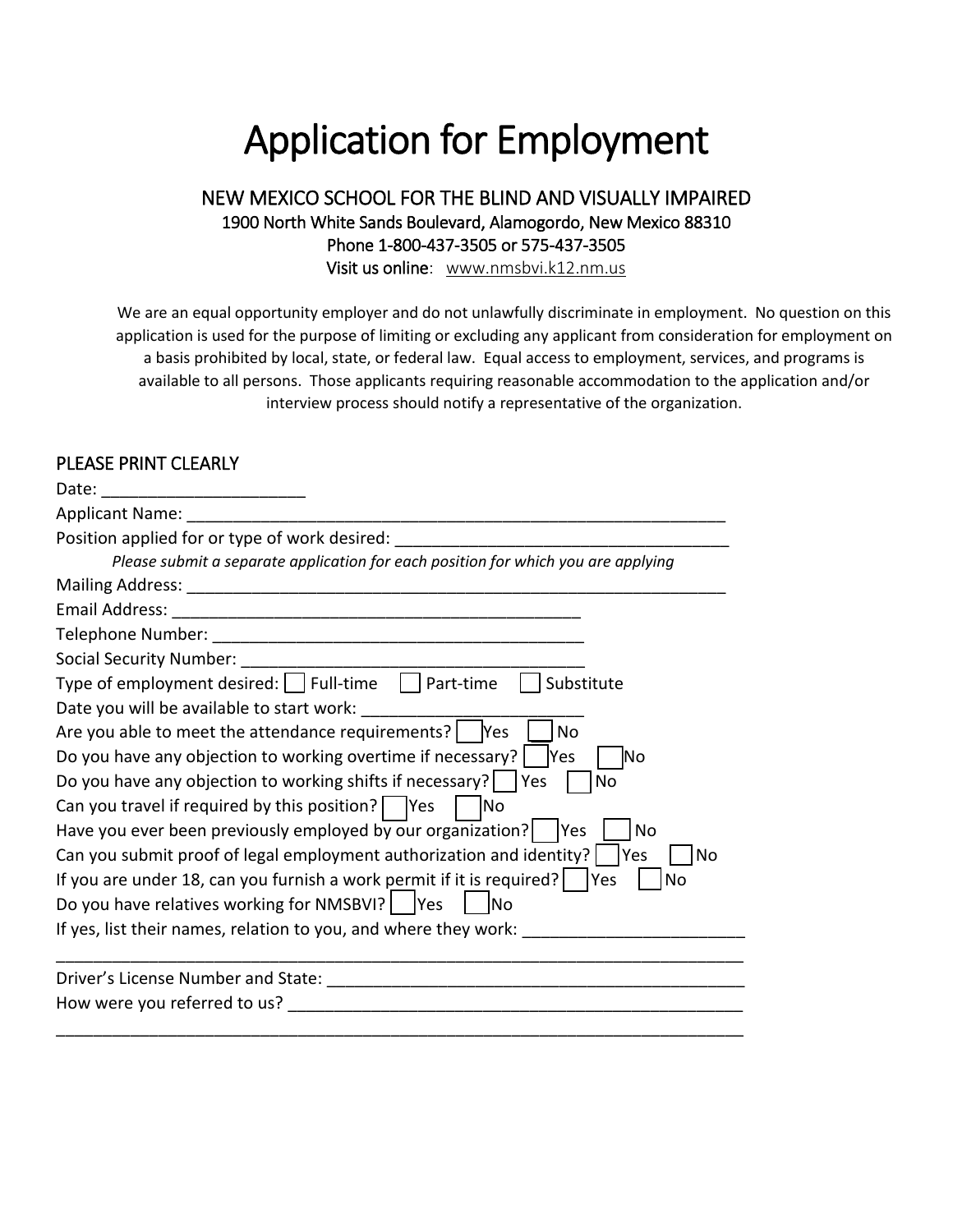## **Educational History**

| List school name and location, years completed, course of study, and any degrees earned:                             |
|----------------------------------------------------------------------------------------------------------------------|
| High School:                                                                                                         |
| Graduated:   Yes   No                                                                                                |
| College: _____                                                                                                       |
| Graduated:     Yes  <br>No                                                                                           |
|                                                                                                                      |
|                                                                                                                      |
| <b>Skills and Qualifications</b>                                                                                     |
| Summarize and job-related training, skills, licenses, certificates, and/or other qualifications:                     |
| Typing Speed: _____________________                                                                                  |
|                                                                                                                      |
|                                                                                                                      |
| <u> 1989 - Jan James James James James James James James James James James James James James James James James J</u> |
|                                                                                                                      |
|                                                                                                                      |
|                                                                                                                      |
| <b>Employment History</b>                                                                                            |
| Please provide all employment information for your past four employers starting with the most recent.                |
|                                                                                                                      |
|                                                                                                                      |
|                                                                                                                      |
|                                                                                                                      |
|                                                                                                                      |
|                                                                                                                      |
|                                                                                                                      |
|                                                                                                                      |
|                                                                                                                      |
|                                                                                                                      |
|                                                                                                                      |
|                                                                                                                      |
|                                                                                                                      |
|                                                                                                                      |
|                                                                                                                      |
|                                                                                                                      |
|                                                                                                                      |
|                                                                                                                      |
|                                                                                                                      |
|                                                                                                                      |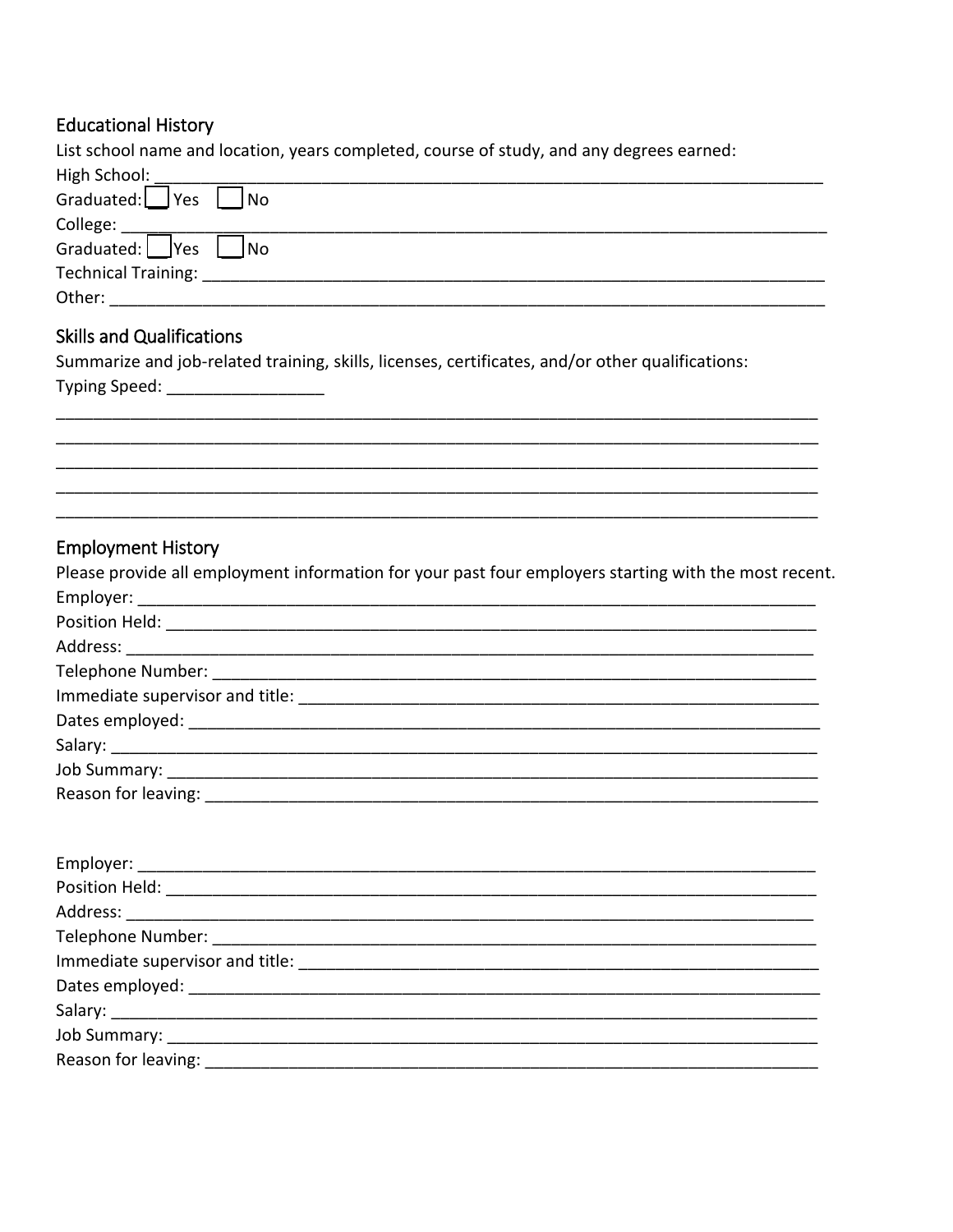### **Employment History Continued**

### **Other Skills and Qualifications**

Summarize special skills and qualifications acquired from employment or other experience:

#### References

List three references' names, telephone numbers, and years known (do not include relatives but include one employer)

| ັ | ________________ |
|---|------------------|